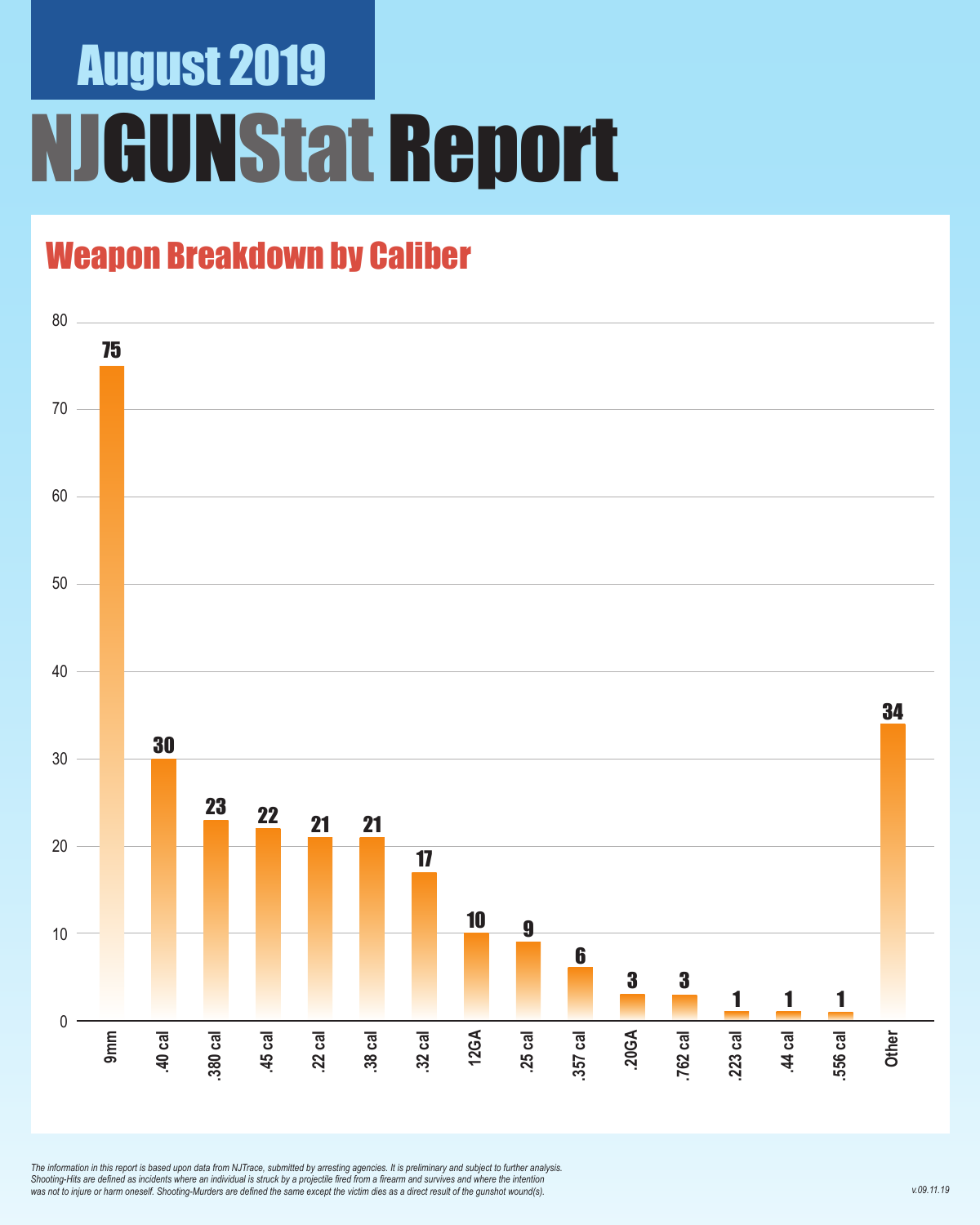# August 2019 NStat Report

#### Gun Recovery Numbers Statewide

| <b>Total Crime Guns Recovered</b>                    | 277 |
|------------------------------------------------------|-----|
| Found Property/Turned in                             | 129 |
| <b>Guns with Possessors</b>                          | 148 |
| Individuals Arrested with<br>more than One Crime Gun | 10  |

### New Jersey Counties



#### New Jersey Cities



*\*Other represents any city with fewer than two (3) crime guns*

*The information in this report is based upon data from NJTrace, submitted by arresting agencies. It is preliminary and subject to further analysis. Shooting-Hits are defined as incidents where an individual is struck by a projectile fired from a firearm and survives and where the intention*  was not to injure or harm oneself. Shooting-Murders are defined the same except the victim dies as a direct result of the gunshot wound(s).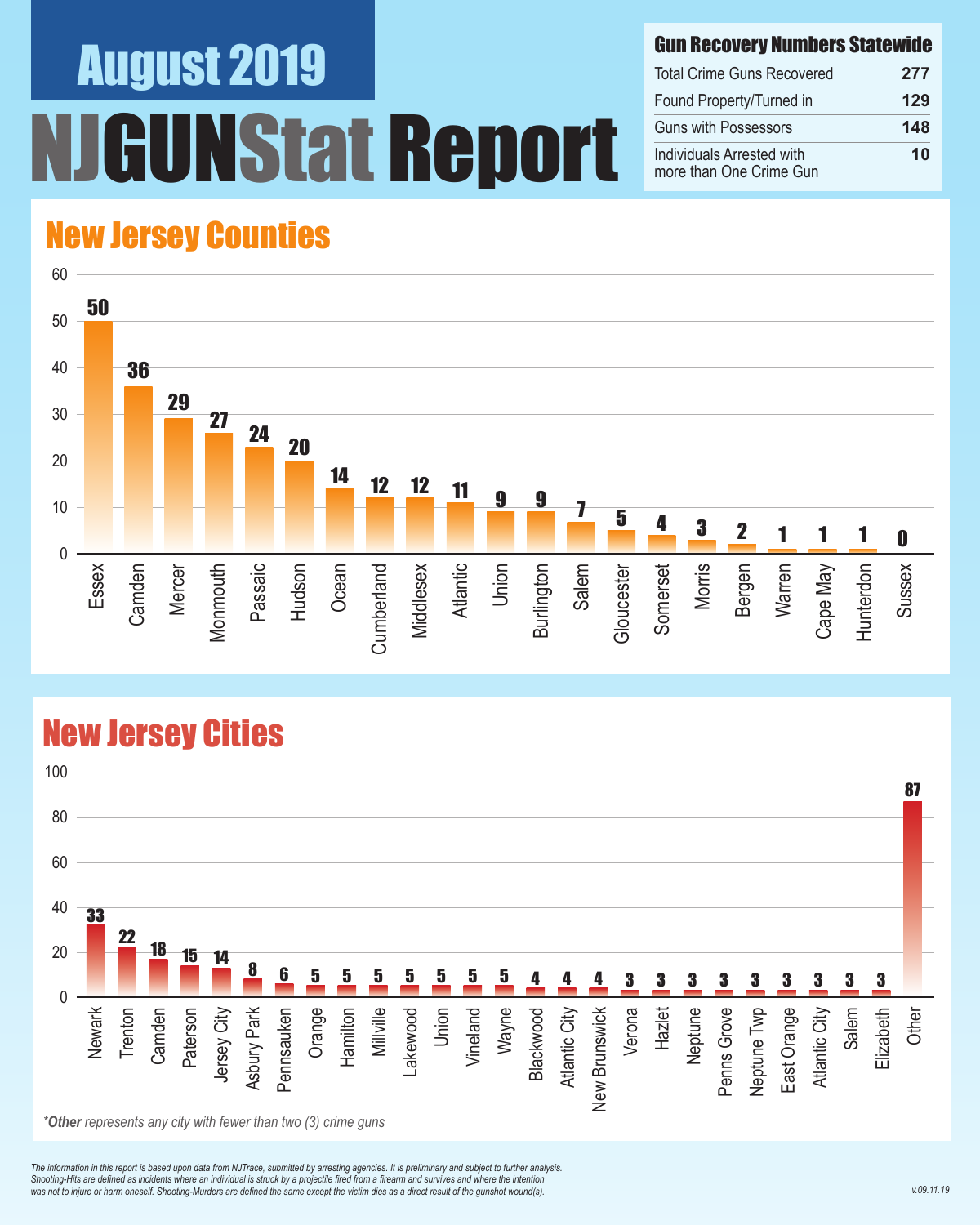## August 2019 NJGUNStat Report

### Weapon Breakdown by Manufacturer



*This chart reflects the information provided to the New Jersey State Police through NJTrace, a statewide program that relies on local police departments to input data on guns used in the commission of a crime. This chart does not rely on any reports from the federal Bureau of Alcohol, Tobacco, Firearms and Explosives (ATF). The information is preliminary and subject to further analysis.*